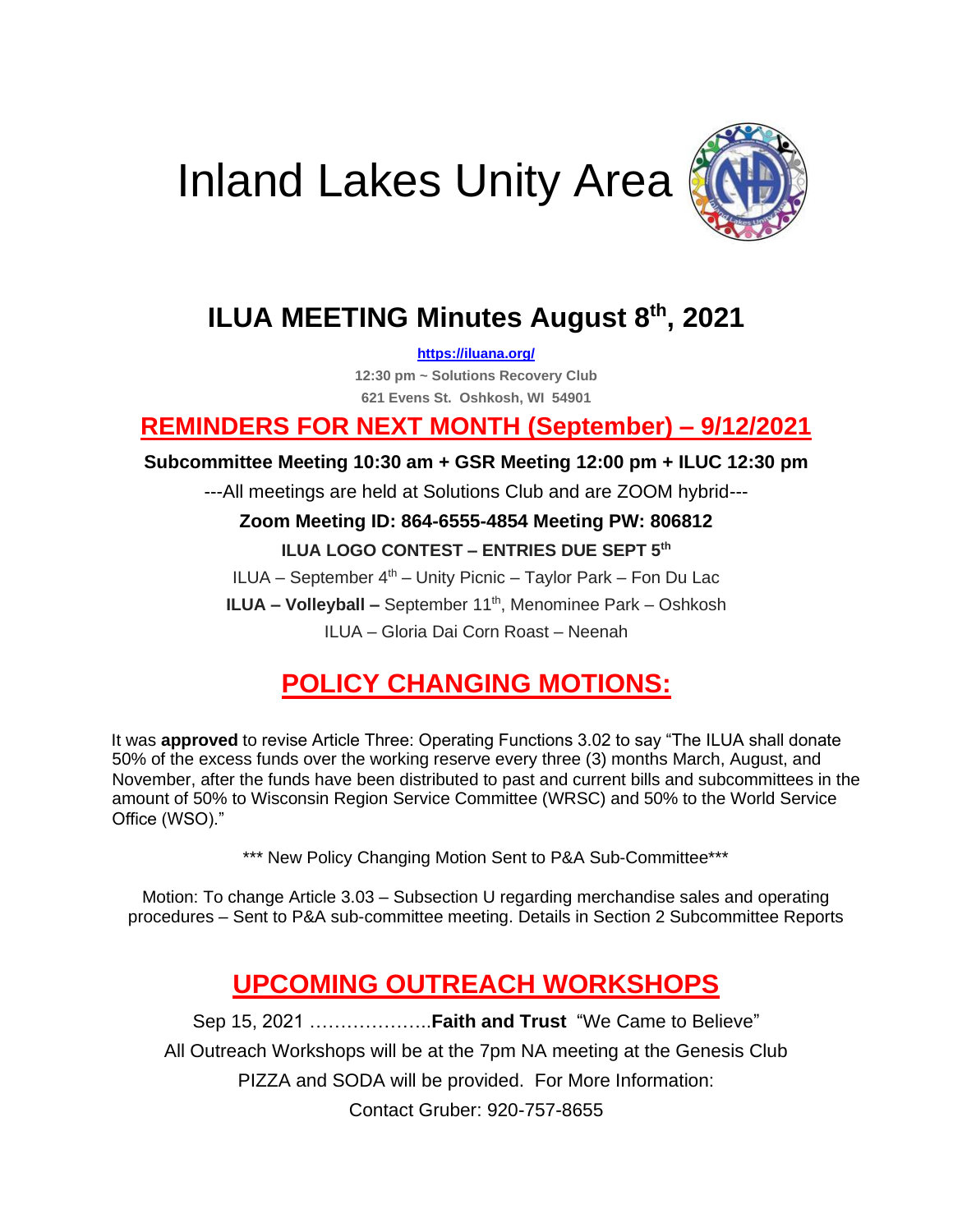### **AGENDA MINUTES/SUMMARY/BULLET NOTES**

#### **APPROVAL OF MINUTES**

Motion - John M.  $- 2<sup>nd</sup> -$  Jen S.

#### **ATTENDANCE AND REPORTS - Section 1**

See section 1. Good turnout from GSR's. 17 groups represented.

**Monday – Fond Du Lac -No Matter What- NEW TIME 7:00 PM**

**Monday – Fond Du Lac – Never Alone Never Again – NEW TIME 6:30 PM**

**Tuesday - Fond Du Lac - 7:00 PM - 8:30 PM Day by Day – Closing for 2x months**

**Sunday – Appleton – 6:00 -7:30 – Strength For The Week is SUFFERING**

#### **SUBCOMMITTEES ATTENDANCE & REPORTS - (2)**

See Section 2

**EXECUTIVE COMMITTEE ATTENDANCE & REPORTS- (3)**

See Section 3

**ELECTIONS (4)**

Don C – P&A Sub-Committee Chair - ELECTED

#### **OLD BUSINESS - (5)**

Vote to Amend Section 3.02 of ILUA Guideline – Previously Sent to Groups – PASSED:

#### **NEW BUSINESS- (6)**

Motion to Send Section 3.03.U Merchandise to P&A – PASSED

Approve H&I budget of 432.40 over working reserve – PASSED

Group conscious on creating ILUA Facebook Page – PASSED

### **TREASURER'S REPORT - (7)**

ILUA IS STILL LOOKING FOR A TREASURER! Chair is covering temporarily

|           |                 |        | Beginning Balance   Revenue   Expenses   Ending Balance   Above (Below) Working Reserve |
|-----------|-----------------|--------|-----------------------------------------------------------------------------------------|
| \$1120.97 | \$654.60 775.38 | 982.18 | $-617.82$                                                                               |

**\$0 Donation to NA Region / NAWS**

#### **MOTION TO CLOSE- (8)**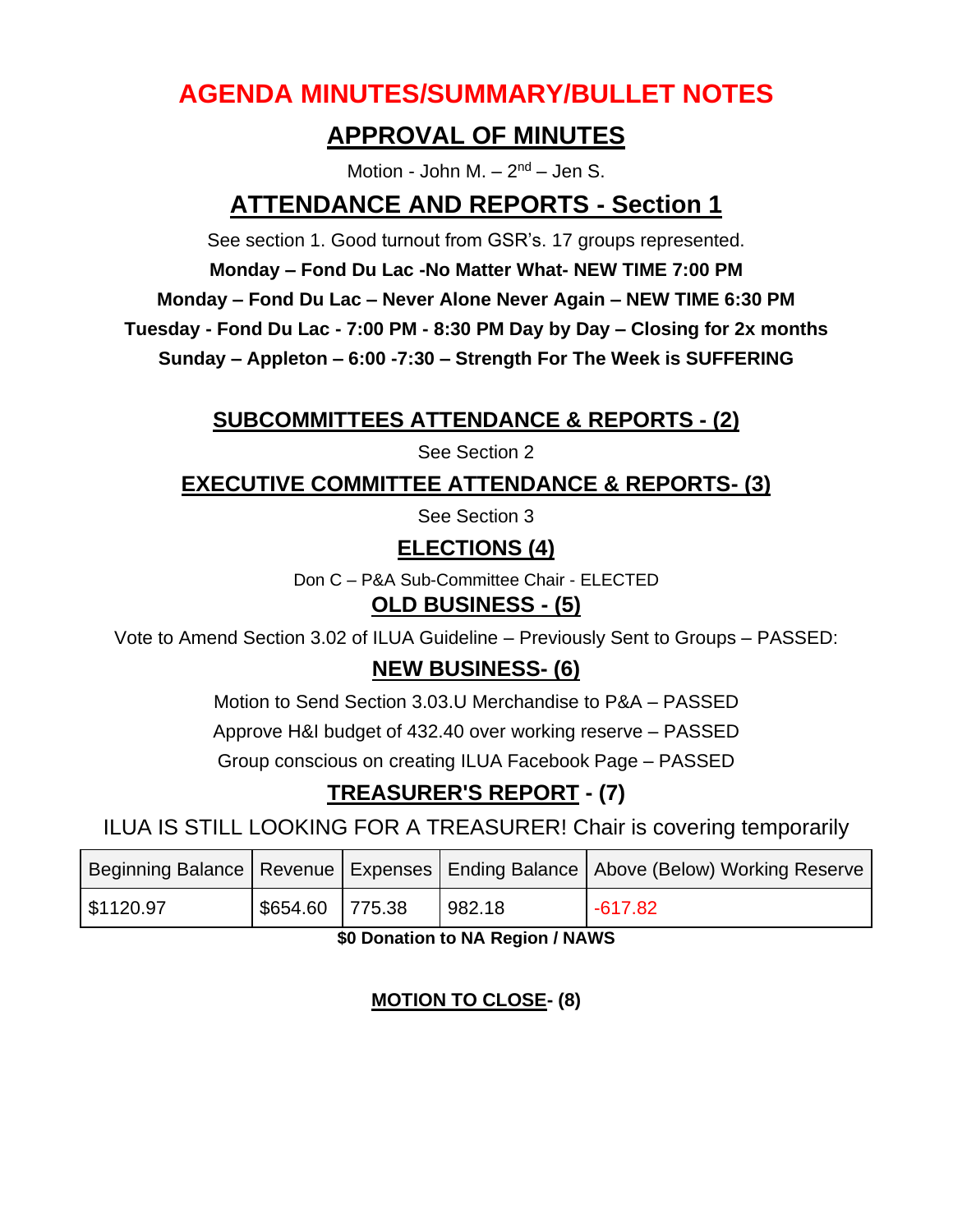# **1. ATTENDANCE AND REPORTS**

### Sunday Meetings

| Present<br>Absent | Time - Group Name -<br>Location                                                                                                                     | Servant Name-<br>Position | Support<br>Level | Avg# in<br>Attendance | Service People<br>Needed | Donations:<br>Lit Order:                       |  |
|-------------------|-----------------------------------------------------------------------------------------------------------------------------------------------------|---------------------------|------------------|-----------------------|--------------------------|------------------------------------------------|--|
| P                 | <b>Appleton</b><br>6:00 PM - 7:30 PM Strength for<br>The Week.<br>A village LLC, 2031 E Calumet, Appleton,<br>WI, 54915                             | Tim S - GSR               | <b>Suffering</b> | 3                     | <b>GSR</b>               | Donations: \$0<br>Lit Order: \$0               |  |
| Report:           | Meeting is suffering, average 3 persons, no donations, Need GSR, holding our own.                                                                   |                           |                  |                       |                          |                                                |  |
| A                 | Oshkosh<br>7:30 PM - 8:30 PM Spiritual<br><b>Connection</b><br>First Presbyterian Church, 110 Church St.,<br>Oshkosh, WI, 54901                     | <b>GSRA - Tamera</b>      | Excellent        | 30                    | <b>NA</b>                | Donations:<br>\$0.00<br>Lit Order:<br>\$116.00 |  |
| Report:           | Attendance is growing, lots of clean time and newcomers is always welcome.                                                                          |                           |                  |                       |                          |                                                |  |
| D                 | <b>Fond Du Lac</b><br>6:30 PM - 8:00 PM Gratitude<br><b>Group</b><br>Pilgrim United Church of Christ,<br>535 Stow Street, Fond Du Lac,<br>WI, 54935 | Larry B / GSR             | Excellent        | 20                    | <b>GSRA</b>              | Donations:<br>\$40.00<br>Lit Order: \$0.00     |  |
| Report:           | Group doing well and support is growing weekly. We are in need of women to attend.                                                                  |                           |                  |                       |                          |                                                |  |
| P                 | <b>Menasha</b><br>$10:30$ AM $- 12:00$<br><b>Sunday Morning Wake Up,</b><br>206 Club, 64 Racine St.,<br>Menasha, WI,54952                           | Merrie/GSR                | Good             | 15                    | <b>NA</b>                | Donations:<br>\$20.00<br>Lit Order: \$6.00     |  |
| Report:           | Going great for a new meeting! Could use more women, but still doing great!                                                                         |                           |                  |                       |                          |                                                |  |

### Monday Meetings

| <b>Present</b><br><b>Absent</b> | <b>Time - Group Name -</b><br>Location                                                                                                                                   | <b>Servant</b><br>Name-<br><b>Position</b> | Support<br>Level | Avg# in<br><b>Attendance</b> | <b>Service</b><br><b>People</b><br><b>Needed</b> | <b>Donations:</b><br>Lit Order: |
|---------------------------------|--------------------------------------------------------------------------------------------------------------------------------------------------------------------------|--------------------------------------------|------------------|------------------------------|--------------------------------------------------|---------------------------------|
| A                               | Appleton<br>12:00 PM - 1:00 PM Brown Bag<br>Recovery.<br>Genesis Club, 1213 N.<br>Appleton St., Appleton, WI, 54911                                                      | John M - REP                               | <b>Suffering</b> | $3 - 4$                      | <b>GSRA</b>                                      | Donations: \$0<br>Lit Ord: \$0  |
| Report:                         | Meeting has about 10 people attending and could use some support Great meeting for the noon lunch break Hybrid<br>Meeting Zoom: 943-0433-5186 PW: 059792                 |                                            |                  |                              |                                                  |                                 |
|                                 | Appleton<br>7:00 PM - 8:30 PM Journey into<br>Serenity.<br>Prince of Peace Lutheran<br>Church, Use West Entrance - Door 1, 2330 E.<br>Calumet St, Appleton, WI,<br>54915 | Tad - GSR                                  | Good             | 15                           | N/A                                              | Donations: \$0<br>Lit Ord: \$0  |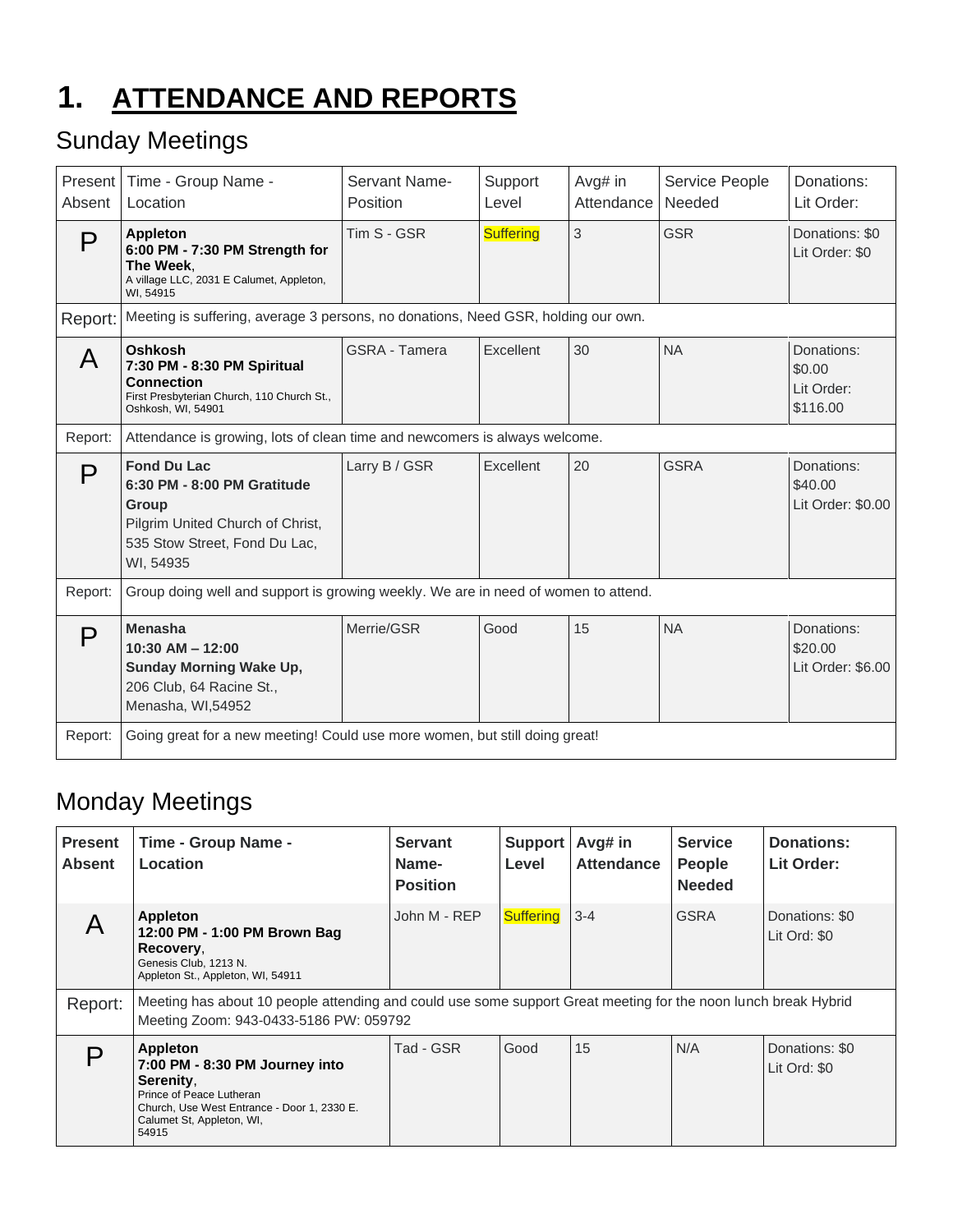| Report: | We're not able to meet in person yet, when we got the OK from the Church we plan on continuing with a Hybrid Meeting<br>Format as our Zoom Meeting is going great. We have solid attendance & great participation. We still do a book study of<br>The Living Clean Book.<br>Please see below for the zoom info:                                                                                        |              |             |                |                         |                                        |
|---------|--------------------------------------------------------------------------------------------------------------------------------------------------------------------------------------------------------------------------------------------------------------------------------------------------------------------------------------------------------------------------------------------------------|--------------|-------------|----------------|-------------------------|----------------------------------------|
|         | Meeting ID: 836 6962 5793<br>Meeting Password: pop                                                                                                                                                                                                                                                                                                                                                     |              |             |                |                         |                                        |
| P       | https://us02web.zoom.us/j/83669625793?pwd=bkg5NzRxOFFKR0U5M2gvNlc0WE5UZz09<br><b>Fond Du Lac</b><br>7:30 PM - 9:00 PM Never Alone,<br>Never Again, Ascension Lutheran<br>Church, 901 County Road V, Fond Du<br>Lac, WI, 54935                                                                                                                                                                          | Tammy        | Fair        | 6              | GSRA,<br>Secretary,     | Donations: \$0<br>Lit Ord: \$0         |
| Report: | Group conscious taken on 7/5/2021 regarding changing meeting time from 7:30-9:00pm to 6:30-8:00pm. all were in favor<br>of meeting time change and this will be announced at area 7/11/21. Meeting is in need of support and service positions.<br>Overall the meeting is doing ok, we are able to pay rent every month, no masks required and we were informed we can<br>begin to serve coffee again. |              |             |                |                         |                                        |
| P       | Oshkosh<br>7:30 PM - 9:00 PM We Surrender,<br>First Presbyterian Church, 110 Church<br>St., Oshkosh, WI, 54901                                                                                                                                                                                                                                                                                         | Greg E/ GSRA | Good        | 20             | N/A                     | Lit Order:<br>\$0<br>Donations:<br>\$0 |
| Report: | All is well.                                                                                                                                                                                                                                                                                                                                                                                           |              |             |                |                         |                                        |
| P       | <b>Shawano</b><br>7:00 PM - 8:00 PM Spirituality in<br>Progress, First Presbyterian Church,<br>100 W Presbyterian St., Shawano, WI,<br>54166                                                                                                                                                                                                                                                           | Betsy R/ GSR | Fair        | $\overline{4}$ | N/A                     | Donations:<br>\$0<br>Lit Order:<br>\$0 |
| Report: | We have 3 members celebrating 1 year this month. Attendance is low besides that everything is good.                                                                                                                                                                                                                                                                                                    |              |             |                |                         |                                        |
| A       | Winneconne<br>5:00 PM - 6:00 PM 5 Alive,<br>Lord of the Lakes Church, 6090<br>Harbour S Dr, Winneconne, WI, 54986                                                                                                                                                                                                                                                                                      | Dave W/ GSR  | $\tilde{?}$ | $3-5$          | <b>Needs</b><br>trusted | N/A                                    |
| Report: |                                                                                                                                                                                                                                                                                                                                                                                                        |              |             |                |                         |                                        |

# Tuesday Meetings

| <b>Present</b><br><b>Absent</b> | Time - Group Name -<br>Location                                                                 | <b>Servant</b><br>Name-<br><b>Position</b> | Support<br>Level | Avg# in<br><b>Attendance</b> | <b>Service</b><br>People<br><b>Needed</b> | Donations:<br>Lit Order:         |
|---------------------------------|-------------------------------------------------------------------------------------------------|--------------------------------------------|------------------|------------------------------|-------------------------------------------|----------------------------------|
|                                 | Appleton<br>4:00 PM - 5:00 PM Live N Kickin.<br>Genesis Club<br>1213 N Appleton St Appleton, WI | John M                                     | Suffering 3-5    |                              | <b>GSRA</b>                               | Donations: \$0<br>Lit Order: \$0 |
| Report:                         | This meeting is live and on Zoom ID 943 043 351 86; PW 059792.                                  |                                            |                  |                              |                                           |                                  |
|                                 | <b>Beaver Dam</b><br>6:00 PM - 7:00 PM WB Dam Addicts,                                          | Jenn S./<br><b>GSRA</b>                    | Fair             | 10                           | N/A                                       | Donations:<br>\$0                |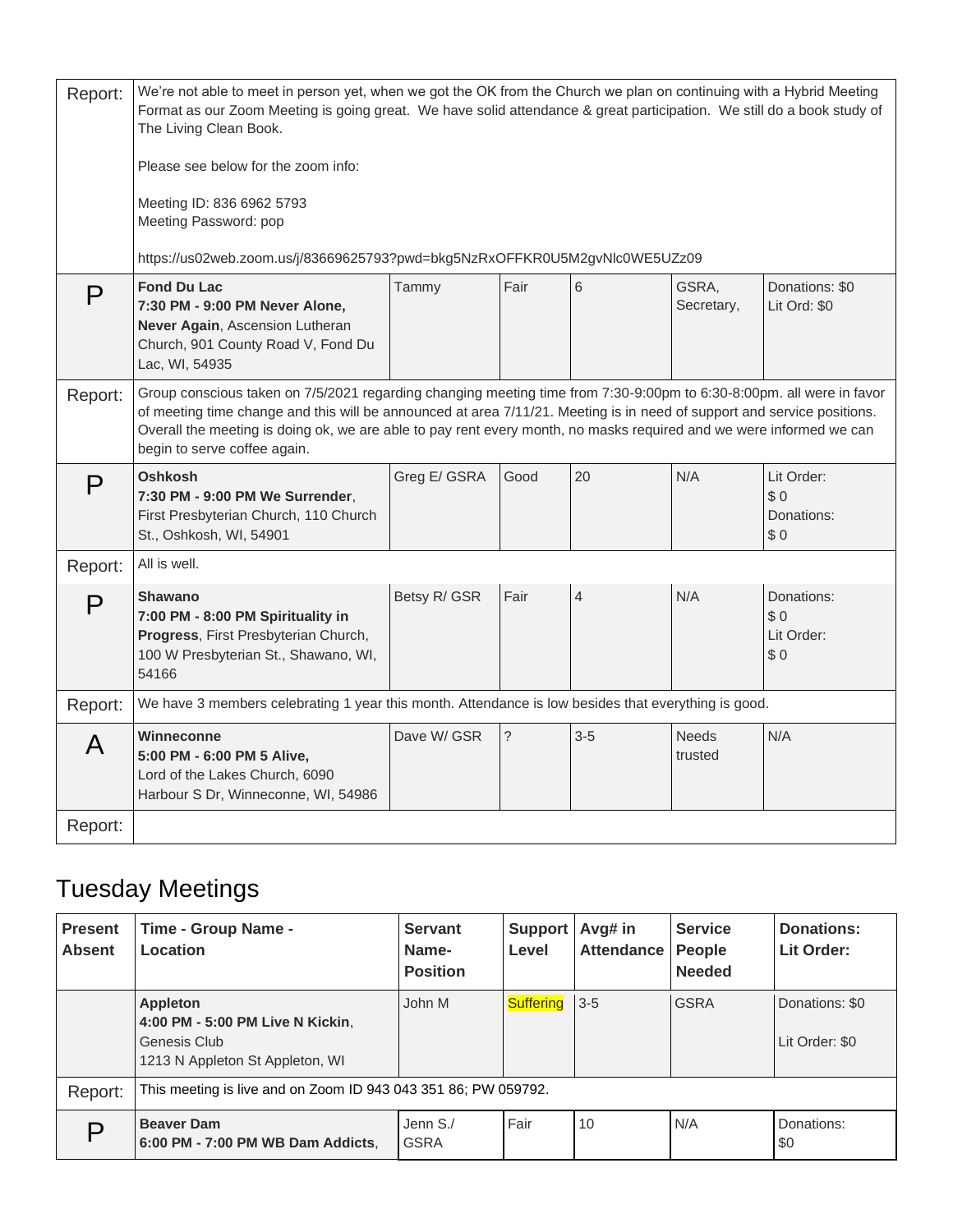|         | Alano Club, 115 North Lincoln Avenue,<br>Beaver Dam, WI, 53916                                                                                                                                                                            |                     |      |               |     | Lit Order:<br>\$0              |
|---------|-------------------------------------------------------------------------------------------------------------------------------------------------------------------------------------------------------------------------------------------|---------------------|------|---------------|-----|--------------------------------|
| Report: | Attendance down with summer                                                                                                                                                                                                               |                     |      |               |     |                                |
| Report: | <b>Green Lake</b><br>6:30 PM - 7:30 PM Animal House.<br>Green Lake Animal Shelter, N6217<br>Busse Rd., Green Lake, WI, 54941<br>We could use some outside of the area support. We have an avg summer attendance. Most of our meetings are | Jason S.            | Good | $\mathcal{B}$ |     | Donations: \$0<br>Lit Ord: \$0 |
|         | outdoors. You can come pet the animals and have some coffee.<br><b>Menasha</b><br>7:00 PM - 8:30 PM Living Clean,<br>206 Club, 64 Racine St., Menasha, WI,<br>54952                                                                       | Antony R/ GSR Great |      | 20            | N/A | Donations: \$0<br>Lit Ord: \$0 |
| Report: | We have around 20 people each week with a good amount of clean time. Support is great. October 23 <sup>rd</sup> Cribbage<br>Tournament.                                                                                                   |                     |      |               |     |                                |

# Wednesday Meetings

| <b>Present</b><br><b>Absent</b> | Time - Group Name -<br>Location                                                                                                                                                                                   | <b>Servant</b><br>Name-<br><b>Position</b> | <b>Support</b><br>Level | Avg# in<br><b>Attendance</b> | <b>Service</b><br><b>People</b><br><b>Needed</b> | <b>Donations:</b><br>Lit Order:        |
|---------------------------------|-------------------------------------------------------------------------------------------------------------------------------------------------------------------------------------------------------------------|--------------------------------------------|-------------------------|------------------------------|--------------------------------------------------|----------------------------------------|
| P                               | <b>Appleton</b><br>7:00 PM - 8:30 PM Diversity Is Our<br>Strength, Genesis Club, 1213 N.<br>Appleton St., Appleton, WI, 54911                                                                                     | Matt B./<br><b>GSR</b>                     | Excellent               | 25                           | <b>GSRA</b>                                      | Donations:<br>\$0<br>Lit Order:<br>\$0 |
| Report:                         | Good                                                                                                                                                                                                              |                                            |                         |                              |                                                  |                                        |
| Р                               | <b>Fond Du Lac</b><br>7:45 PM - 9:00 PM No Matter What,<br><b>Blandine House,</b><br>25 N. Park St., Fond Du Lac, WI, 54935                                                                                       | Larry B./<br><b>GSR</b>                    | Fair                    | 9                            | <b>GSRA</b><br>Secretary                         | Donations: \$20<br>Lit Order: \$42.50  |
| Report:                         | Meeting now mandatory for residents. Meeting start time is being rounded up to 7pm at the request of the staff                                                                                                    |                                            |                         |                              |                                                  |                                        |
| P                               | Oshkosh<br>7:30 PM - 8:30 PM Not Yet,<br>Oshkosh Warming Shelter, 449 High Ave.,<br>Oshkosh, WI, 54901                                                                                                            | George/ GSR Fair                           |                         | 13                           | None                                             | Donations: \$0<br>Lit Order: \$4       |
| Report:                         | We can use people with some clean time they come to our meeting is going well. Second Wednesday is always our<br>gratitude meeting we have cupcakes please show up thank you It's at the warming house in Oshkosh |                                            |                         |                              |                                                  |                                        |
|                                 | Fon Du Lac<br>$12:00 - 1:00$ PM We Choose to Live<br>Gratitude Club, 295 Ruggles St, Fon Du<br>Lac, WI 54935                                                                                                      | Dezzz $G_{1}$<br><b>REP</b>                | Fair                    | 8                            | <b>None</b>                                      | Donations: \$0<br>Lit Order: \$28.20   |
| Report:                         | We are continuing to meet virtually, and our physical location of the Gratitude Club offers a hybrid solution. Thanks for<br>your support. We have more of a virtual presence.                                    |                                            |                         |                              |                                                  |                                        |

### Thursday Meetings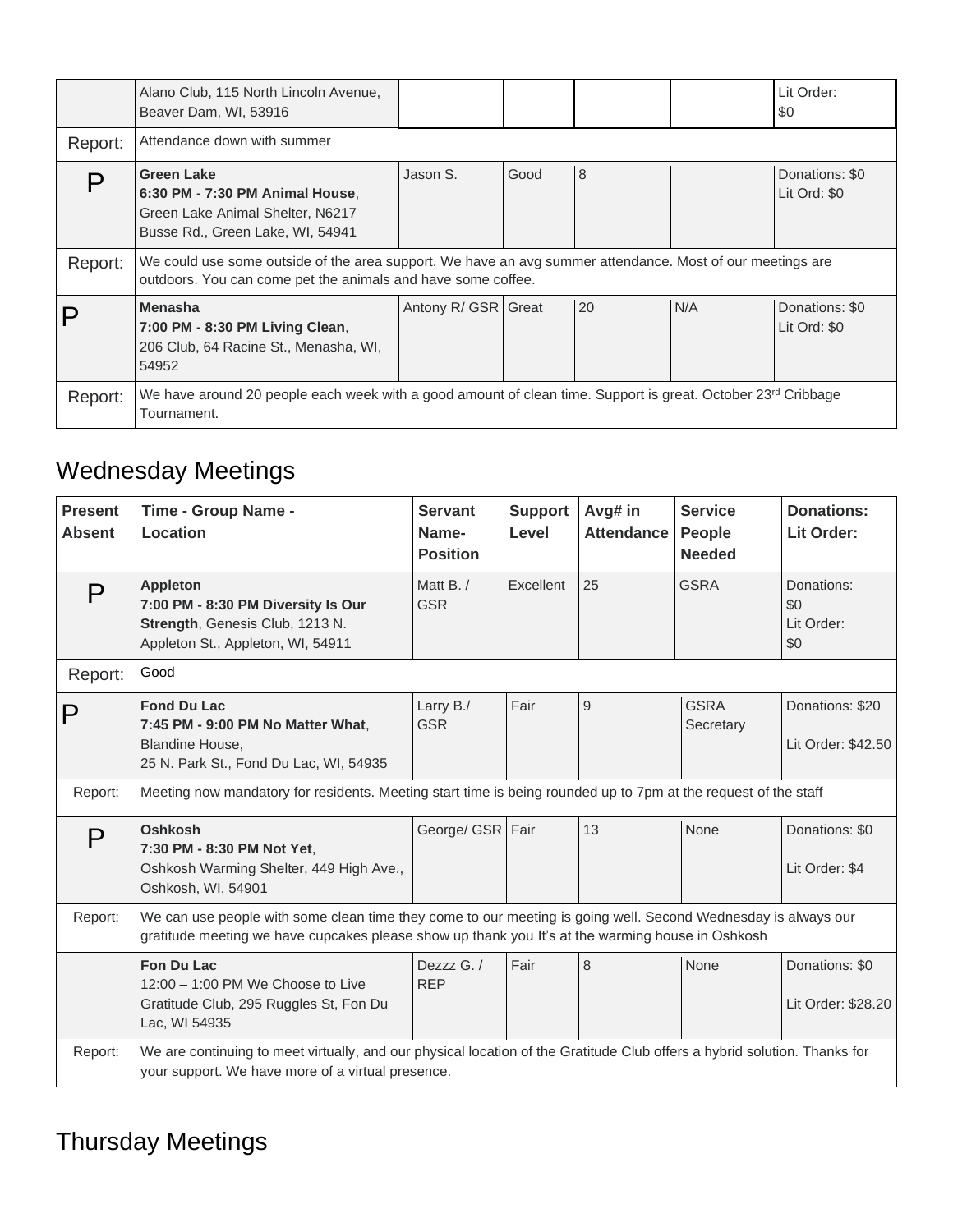| <b>Present</b><br><b>Absent</b> | Time - Group Name -<br>Location                                                                                                                                                                                        | <b>Servant</b><br>Name-<br><b>Position</b> | <b>Support</b><br>Level | Avg# in<br><b>Attendance</b> | <b>Service</b><br>People<br><b>Needed</b> | <b>Donations:</b><br>Lit Order:            |
|---------------------------------|------------------------------------------------------------------------------------------------------------------------------------------------------------------------------------------------------------------------|--------------------------------------------|-------------------------|------------------------------|-------------------------------------------|--------------------------------------------|
| P                               | <b>Appleton</b><br>10:00 AM - 11:00 AM Don't Ever Give<br>Up, Genesis Club, 1213 N. Appleton St.,<br>Appleton, WI, 54911                                                                                               | John P.R.                                  | <b>Suffering</b>        | $8 - 10$                     | <b>GSRA</b>                               | Donations:<br>\$0<br>Lit Order:<br>\$0     |
| Report                          | Great clean time support at this meeting, we could use some support                                                                                                                                                    |                                            |                         |                              |                                           |                                            |
| P                               | <b>Beaver Dam</b><br>6:00 PM - 7:00 PM Just Say NA, Alano<br>Club, 115 North Lincoln Avenue,<br>Beaver Dam, WI, 53916                                                                                                  | Jenn S./<br><b>GSRA</b>                    | Fair                    | $\overline{7}$               | N/A                                       | Donations:<br>\$0<br>Lit Order:<br>\$0     |
| Report                          | Attendance going down with summer                                                                                                                                                                                      |                                            |                         |                              |                                           |                                            |
|                                 | <b>Fond Du Lac</b><br>7:30 PM - 9:00 PM New Beginnings,<br>Acension Luthern Church, 901 CR-V,,<br>Fond Du Lac, WI, 54935                                                                                               | Bryan S./<br><b>REP</b>                    | Fair                    | $5 - 10$                     | <b>GSR</b><br>Literature<br>Secretary     | Donations: \$<br>Lit Order: \$             |
| Report                          |                                                                                                                                                                                                                        |                                            |                         |                              |                                           |                                            |
| P                               | <b>Neenah</b><br>7:00 PM - 8:30 PM Straight Up,<br>Gloria Dei Church, 1140 Tullar Rd.<br>Neenah, WI, 54956                                                                                                             | Terry/<br><b>GSRA</b>                      | Excellent               | 50-60                        | N/A                                       | Donations: \$50<br>Lit Order: \$0.00       |
| Report                          | Attendance is excellent, no trusted servants needed. 50\$ area donation. Corn roast scheduled for September 18th<br>Moved back to Gloria Dei Church at 1140 Tullar Road, Neenah, WI 54956, occasionally Riverside Park |                                            |                         |                              |                                           |                                            |
| A                               | <b>Ripon</b><br>6:00 PM - 7:00 PM High Point,<br>First Congretional Church, 220 Ransom<br>Street, Ripon, WI, 54971                                                                                                     | Don/REP                                    | Fair                    |                              | <b>GSR</b>                                |                                            |
| Report                          |                                                                                                                                                                                                                        |                                            |                         |                              |                                           |                                            |
| P                               | <b>Fond Du Lac</b><br>7:00PM - 8:00 PM Life's Hope<br>Gratitude Club, 295 Ruggles St<br>Fond Du Lac, WI, 54935                                                                                                         | Rob L/<br><b>GSR</b>                       | Excellent               | 30                           | GSRA,<br>Treasurer                        | Donations:<br>\$4<br>Lit Order:<br>\$76.00 |
| Report                          | We have split up into 2 groups one group is a step meeting other is topic meeting due to treatment centers attending                                                                                                   |                                            |                         |                              |                                           |                                            |

# Friday Meetings

| <b>Present</b><br><b>Absent</b> | Time - Group Name -<br>Location                                                                                                         | <b>Servant</b><br>Name-<br><b>Position</b> | <b>Support</b><br>Level | Avg# in<br>Attendance   People | <b>Service</b><br><b>Needed</b> | <b>Donations:</b><br>Lit Order:      |
|---------------------------------|-----------------------------------------------------------------------------------------------------------------------------------------|--------------------------------------------|-------------------------|--------------------------------|---------------------------------|--------------------------------------|
|                                 | <b>Appleton</b><br>6:00 PM - 7:30 PM Women with Hope,<br>Fox Valley Unitarian-Universalist,<br>2600 E Phillip Lane, Appleton, WI, 54915 | Sadi P                                     | Fair                    | $6 - 10$                       | N/A                             | Donations: \$50<br>Lit Order:<br>\$0 |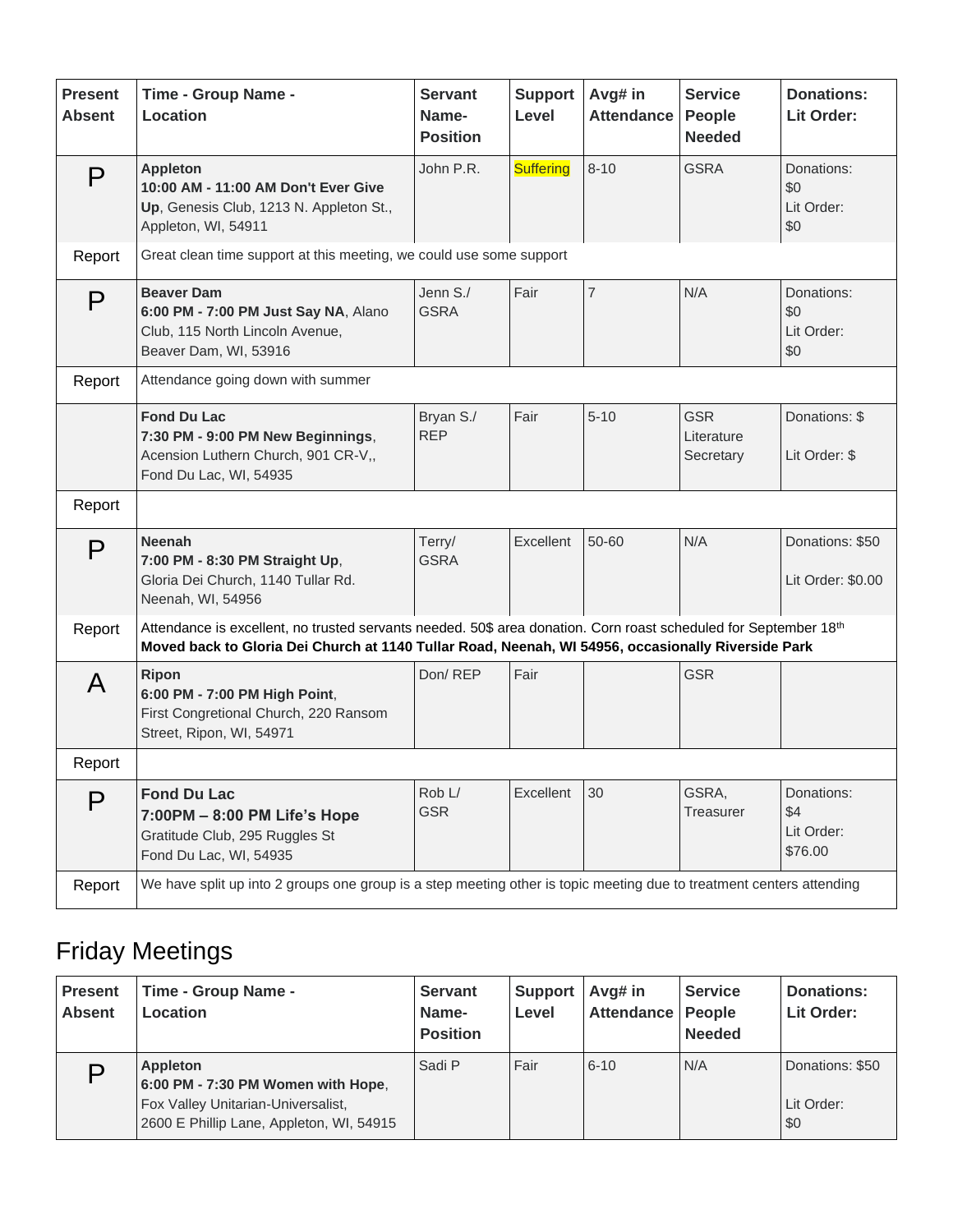| Report | Currently zooming 81259383660 password <hope> Looking into Prince of Peace for venue, still meeting at the Park<br/>"Lions Park" in Appleton (1920 S. Matthias St.) Dropped off flyers for WWH Campout, pre-registration now closed.</hope> |                       |       |          |             |                                        |  |
|--------|---------------------------------------------------------------------------------------------------------------------------------------------------------------------------------------------------------------------------------------------|-----------------------|-------|----------|-------------|----------------------------------------|--|
|        | <b>Beaver Dam</b><br>7:00 PM - 8:00 PM Seeking Serenity,<br>Care Wisconsin, Suite 2, 900 Green<br>Valley Rd., Beaver Dam, WI, 53916                                                                                                         | Zach N/<br><b>GSR</b> | Fair  | $8 - 12$ | N/A         | Donations:<br>\$0<br>Lit Order:<br>\$0 |  |
| Report |                                                                                                                                                                                                                                             |                       |       |          |             |                                        |  |
|        | <b>Oshkosh</b><br>7:00 PM - 8:30 PM Architects of<br><b>Adversity, First English Lutheran</b><br>Church, 1013 Minnesota St., Oshkosh, WI,<br>54902                                                                                          | Jessica/GSR           | Great | 15       | <b>GSRA</b> | Donations:<br>\$0<br>Lit Order:<br>\$0 |  |
| Report | Attendance good. Good support. 15 people for meeting average                                                                                                                                                                                |                       |       |          |             |                                        |  |

# Saturday Meetings

| <b>Present</b><br><b>Absent</b> | Time - Group Name -<br>Location                                                                                                                                                                     | <b>Servant</b><br>Name-<br><b>Position</b> | <b>Support</b><br>Level | Avg# in<br><b>Attendance</b> | <b>Service</b><br>People<br><b>Needed</b> | Donations:<br>Lit Order:                     |
|---------------------------------|-----------------------------------------------------------------------------------------------------------------------------------------------------------------------------------------------------|--------------------------------------------|-------------------------|------------------------------|-------------------------------------------|----------------------------------------------|
| P                               | <b>Appleton</b><br>6:00 PM - 7:30 PM N.A. Forever,<br>Genesis Club, 1213 N. Appleton St.,<br>Appleton, WI, 54911                                                                                    | John M/<br><b>REP</b>                      | Good                    | 15                           | <b>GSR</b><br><b>GSRA</b>                 | Donations:<br>\$25<br>Lit Order:<br>\$193.43 |
| Report                          | Thanks to all who came to the High Cliff campout, we made \$200 which will cover our lit order of \$193.43 We have a<br>speaker meeting the 2nd Saturday of the month, if interested contact John M |                                            |                         |                              |                                           |                                              |
|                                 | 11:59 PM - 1:29 AM Midnight Serenity,<br>Genesis Club, 1213 N. Appleton<br>St., Appleton, WI, 54911                                                                                                 | Matt B/REP                                 | <b>Suffering</b>        | $\overline{4}$               | GSRA                                      | Donations:<br>\$0<br>Lit Order:<br>\$0       |
| Report                          |                                                                                                                                                                                                     |                                            |                         |                              |                                           |                                              |
| P                               | <b>Beaver Dam</b><br>10:00 AM - 11:00 AM Just Say NA, Alano<br>Club, 115 North Lincoln Avenue,<br>Beaver Dam, WI, 53916                                                                             | Jen S./ GSR                                | Fair                    | $10 - 12$                    | N/A                                       | Donations: \$0<br>Lit Order: \$0             |
| Report                          | Elections May 8th                                                                                                                                                                                   |                                            |                         |                              |                                           |                                              |
| A                               | Shawano<br>12:00 PM-1:30 PM Lakeside<br>W 5820 N. Beach Blvd Shawano                                                                                                                                | Cheyenne K                                 | Good                    | $8 - 9$                      | GSRA.<br>Treasurer                        | Donations:<br>\$0<br>Lit Order:<br>\$0       |
| Report:                         |                                                                                                                                                                                                     |                                            |                         |                              |                                           |                                              |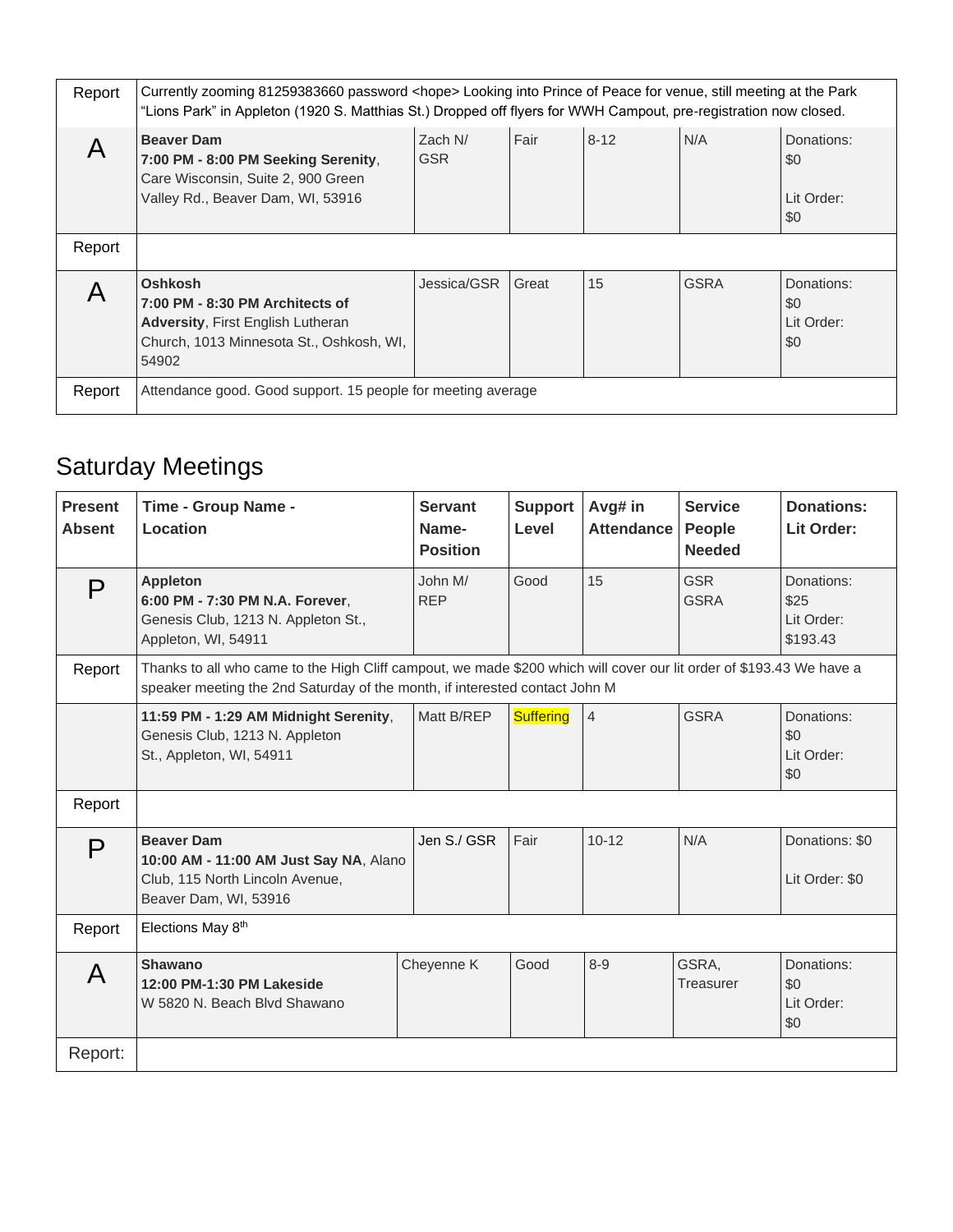# **2. SUBCOMMITTEES ATTENDANCE AND REPORTS**

| <b>POSITION</b>                  | <b>NAME</b>     | <b>Present/Absent</b> | <b>Date Elected</b> | <b>End Date</b> |
|----------------------------------|-----------------|-----------------------|---------------------|-----------------|
| <b>Public Relations</b>          | John M (OPEN)   | P                     | 12/2019             | 12/2020         |
| Hospitals and Institutions       | John M          | P                     | ---                 | ---             |
| <b>Policy and Administration</b> | Don C.          | P                     | 8/2021              | 8/2022          |
| Activities                       | Joanne (Ad Hoc) | P                     | ---                 | ---             |
| Literature                       | Greg E          | P                     | 1/2021              | 1/2022          |
| Outreach                         | Gruber (OPEN)   | P                     | 6/2019              |                 |
| Merchandise                      | Beth L          | P                     | 4/2021              | 4/2022          |
| <b>Spiritual Retreat</b>         | Beth L          | P                     | 2020                | 2021            |

### Subcommittee Reports

| <b>Position</b>               | <b>Name</b>        | <b>Report</b>                                                                                                                                                                                                                                                                         | Next Sub-<br><b>Committee</b><br><b>Meeting</b> |
|-------------------------------|--------------------|---------------------------------------------------------------------------------------------------------------------------------------------------------------------------------------------------------------------------------------------------------------------------------------|-------------------------------------------------|
| Public<br><b>Relations</b>    | John M<br>(Ad Hoc) | PR had 1 call to the ILUA information line for meeting information.<br>PR has printed 130 ILUA meeting lists, PR will now print ILUA meetings as<br>needed. Region is looking into having one number for all the NA helplines in<br>the Wisconsin region, this is a work in progress. | $10:30$ AM $-$<br>before next<br>Area meeting   |
| Hospitals and<br>Institutions | John M             | H&I has supplied Oshkosh & Red Granite Prisons with 8 JFT and are<br>waiting on 8 Step Working Guides.                                                                                                                                                                                | $10:30$ AM $-$<br>before next<br>Area meeting   |
|                               |                    | Winnebago county Jail was given 6 Basic Texts, and 7 JFT, they are waiting<br>on more JFT. NA Literature was given to the Fon Du Lac County Jail for the<br>inmates as no NA meeting are currently open now.                                                                          |                                                 |
|                               |                    | Winnebago Men's and Women's jail meetings are open and could use some<br>more volunteers. Attendance is slowly improving.                                                                                                                                                             |                                                 |
|                               |                    | Outagamie Men's and Women's Jail meetings are now open and could use<br>more volunteers. The men's meeting has 2 volunteers going in November.                                                                                                                                        |                                                 |
|                               |                    | Oshkosh, Red Granite, and DAC are now open and could use more<br>volunteers, Craig A is checking on WRC.                                                                                                                                                                              |                                                 |
|                               |                    | To volunteer you need 1 year clean, be off paper with nothing pending, and<br>no battery to police officers.                                                                                                                                                                          |                                                 |
|                               |                    | H&I will put in a literature order for 463.20, the budget is \$275.00 thus as<br>motion was submitted and approved to exceed budget by \$157.40.                                                                                                                                      |                                                 |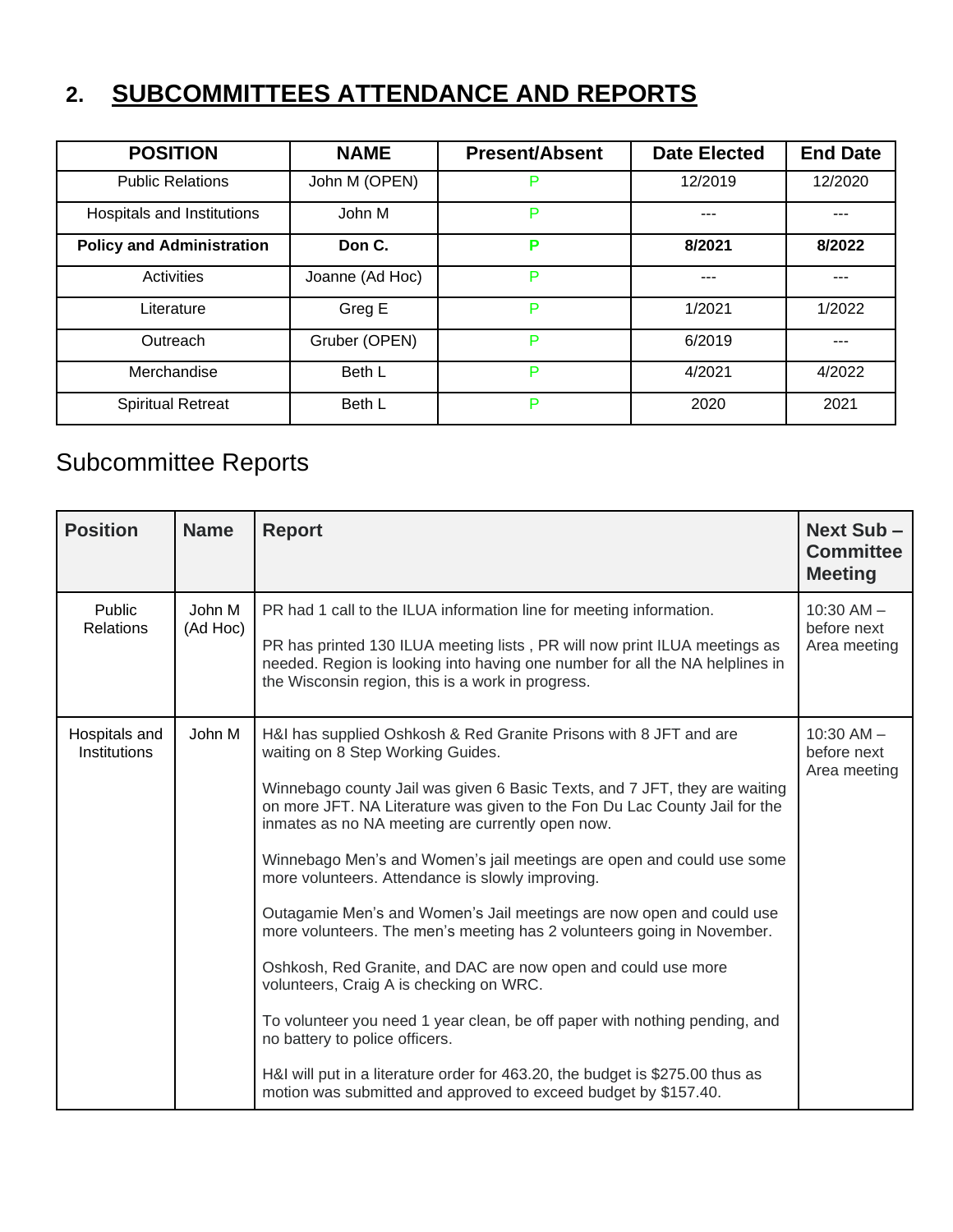| 1. Remove section 3.03.U to eliminate handcuffing policies<br>2. Revised Section 12.10.G to combine 12.10.G.2.a-c into<br>12.10.G.2.a<br>Included portions of Section 3.03.U into 12.10.G.2.b & c to address<br>the purchase of merchandise to easier facilitate pricing and<br>selection.                                                                                                                                                                                                                                                                                                                                                                                                                                                                                                                                                                                                                                                                                                                                                                                                                                                                                                                                                                                                                                                                                                                                                                                                                                                                                                                                                    | <b>PM Genesis</b><br>Club |
|-----------------------------------------------------------------------------------------------------------------------------------------------------------------------------------------------------------------------------------------------------------------------------------------------------------------------------------------------------------------------------------------------------------------------------------------------------------------------------------------------------------------------------------------------------------------------------------------------------------------------------------------------------------------------------------------------------------------------------------------------------------------------------------------------------------------------------------------------------------------------------------------------------------------------------------------------------------------------------------------------------------------------------------------------------------------------------------------------------------------------------------------------------------------------------------------------------------------------------------------------------------------------------------------------------------------------------------------------------------------------------------------------------------------------------------------------------------------------------------------------------------------------------------------------------------------------------------------------------------------------------------------------|---------------------------|
| Purpose: To streamline the development, purchase, and sale of ILUA                                                                                                                                                                                                                                                                                                                                                                                                                                                                                                                                                                                                                                                                                                                                                                                                                                                                                                                                                                                                                                                                                                                                                                                                                                                                                                                                                                                                                                                                                                                                                                            |                           |
| <b>Previous Policy Included:</b>                                                                                                                                                                                                                                                                                                                                                                                                                                                                                                                                                                                                                                                                                                                                                                                                                                                                                                                                                                                                                                                                                                                                                                                                                                                                                                                                                                                                                                                                                                                                                                                                              |                           |
| 3.03 ILUA financial policies shall include:                                                                                                                                                                                                                                                                                                                                                                                                                                                                                                                                                                                                                                                                                                                                                                                                                                                                                                                                                                                                                                                                                                                                                                                                                                                                                                                                                                                                                                                                                                                                                                                                   |                           |
| U. The Merchandise Subcommittee shall submit a quote or estimate by<br>motion at the ASC prior to any new purchases. The quote shall<br>include:<br>a. Description of the merchandise<br>b. Quantity being purchased<br>c. Unit price<br>d. Total price for all merchandise<br>e. The items will be sold reflecting a 25% markup and then<br>rounded up to the nearest dollar<br>Any pre-approved items exceeding 5% of the original base<br>cost must be pre-approved.<br>Article Twelve: Subcommittees / 12.10.G - Merchandise<br>G. Merchandise<br>1. Shall consist of a chairperson, vice chairperson, and any<br>interested member of Narcotics Anonymous.<br>Is responsible for the development, purchase and sale of ILUC<br>approved merchandise (clothing, pins, cups, etc.)<br>a. All left over, dated, and event specific items (30 days after<br>the event), will be sold at a discounted rate of 15% above<br>cost marked up to the nearest dollar.<br>b. All leftover, dated, and event specific items, 6 months after<br>the event, will be sold at cost marked up to the nearest dollar.<br>c. All non-event specific items, after a period of one year after<br>purchase, may be reduced to the price of cost marked up to<br>the nearest dollar.<br>3. The chairperson an be a co-signer on the ILUC bank account.<br>4. The ILUC must approve donation of any ILUC merchandise.<br>5. The purpose of this subcommittee is to generate monies for the<br>ILUC.<br>The Merchandise Subcommittee shall sell merchandise at all<br>ILUC sponsored events.<br>7. Strives to embody and express the group conscience of the ILUC |                           |
|                                                                                                                                                                                                                                                                                                                                                                                                                                                                                                                                                                                                                                                                                                                                                                                                                                                                                                                                                                                                                                                                                                                                                                                                                                                                                                                                                                                                                                                                                                                                                                                                                                               |                           |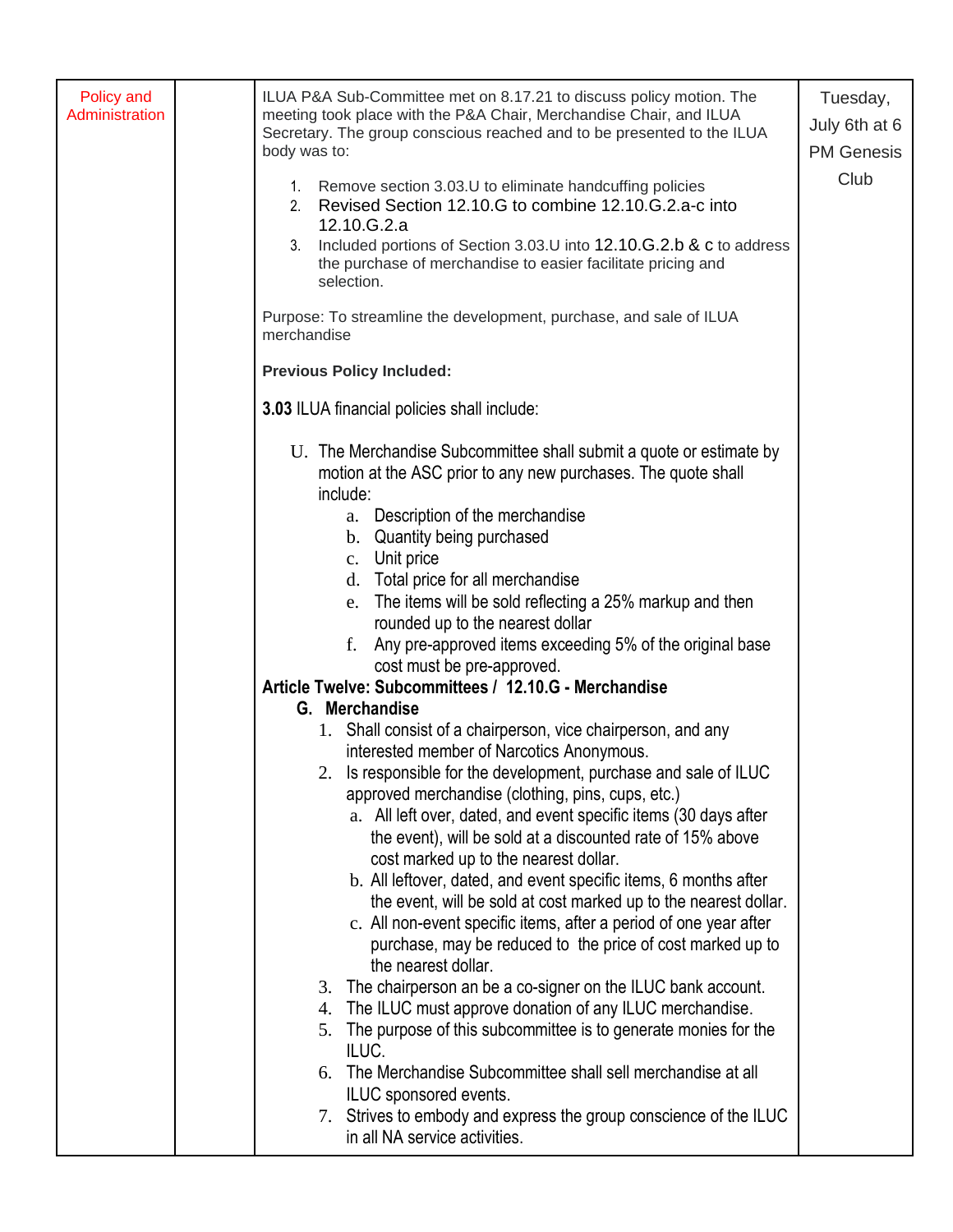|            |                     | 8. The Merchandise Subcommittee has the ability to trade an<br>item(s) for an item(s) of equal value, with another NA body for<br>the purpose of generating unique auction or raffle items to be<br>used at our Area's events.<br><b>Revised Policy:</b><br><b>Merchandise</b><br>G.<br>Shall consist of a chairperson, vice chairperson, and any interested<br>member of Narcotics Anonymous.<br>Is responsible for the development, purchase and sale of ILUC<br>2.<br>approved merchandise (clothing, pins, cups, etc.).<br>a. All left over merchandise may be discounted to reduce<br>inventory<br>b. The Merchandise Subcommittee can make purchases within<br>the allowed Merchandise Monthly Budget with the approval<br>of a minimum of two (2) Executive Committee Members<br>c. Items will be sold at a minimal markup at the discretion of the<br>sub-committee with the approval of a minimum of two (2)<br><b>Executive Committee Members</b><br>3. The chairperson can be a co-signer on the ILUC bank account.<br>4. The ILUC must approve donation of any ILUC merchandise.<br>The purpose of this subcommittee is to generate monies for the<br>5.<br>ILUC.<br>6. The Merchandise Subcommittee shall sell merchandise at all ILUC<br>sponsored events.<br>7. Strives to embody and express the group conscience of the ILUC in<br>all NA service activities.<br>8. The Merchandise Subcommittee has the ability to trade an item(s) for<br>an item(s) of equal value, with another NA body for the purpose of<br>generating unique auction or raffle items to be used at our Area's<br>events. |                                                                                                                        |
|------------|---------------------|------------------------------------------------------------------------------------------------------------------------------------------------------------------------------------------------------------------------------------------------------------------------------------------------------------------------------------------------------------------------------------------------------------------------------------------------------------------------------------------------------------------------------------------------------------------------------------------------------------------------------------------------------------------------------------------------------------------------------------------------------------------------------------------------------------------------------------------------------------------------------------------------------------------------------------------------------------------------------------------------------------------------------------------------------------------------------------------------------------------------------------------------------------------------------------------------------------------------------------------------------------------------------------------------------------------------------------------------------------------------------------------------------------------------------------------------------------------------------------------------------------------------------------------------------------------------------------------------------------------|------------------------------------------------------------------------------------------------------------------------|
| Activities | Joann P<br>(Ad Hoc) | The badminton event was a success. We brought in \$139 and everyone had<br>great fellowship. The speaker had a clear and strong NA message.<br>At subcommittees it has been agreed to schedule activates subcommittee<br>meeting once a month for the foreseeable future to promote involvement<br>and encouraged delegation for the dance season. These meeting eil be the<br>first Wednesday of every month at Solutions at 6pm. The first meeting will<br>be Wednesday Sept. 1 <sup>st</sup> at 6pm.<br>Next Subcommittee meetings will be:<br>September 12th<br>October 6 <sup>th</sup> - Solutions 6pm<br>October 10th - Solutions 10:30am                                                                                                                                                                                                                                                                                                                                                                                                                                                                                                                                                                                                                                                                                                                                                                                                                                                                                                                                                                  | $10:30$ AM $-$<br>before next<br>Area meeting<br>$**\uparrow$ st<br>Wednesday<br>of the month<br>6pm @<br>Solutions ** |
| Literature | Greg E              | Some literature (pamphlets & IP) got wet in current location, brought up new<br>storage location to ILUA body. Reviewing costs of lost inventory to be<br>discussed at next ILUA Area.                                                                                                                                                                                                                                                                                                                                                                                                                                                                                                                                                                                                                                                                                                                                                                                                                                                                                                                                                                                                                                                                                                                                                                                                                                                                                                                                                                                                                           | $10:30$ AM $-$<br>before next<br>Area meeting                                                                          |
| Outreach   | Jason G             | OUTREACH workshops continue to thrive. Next one is August 18. On<br>perception of others. Pending the groups GSR approval outreach will<br>be starting an ILUA Facebook group page to share area information.<br>Thank u for allowing me to serve                                                                                                                                                                                                                                                                                                                                                                                                                                                                                                                                                                                                                                                                                                                                                                                                                                                                                                                                                                                                                                                                                                                                                                                                                                                                                                                                                                | $10:30$ AM $-$<br>before next<br>Area meeting                                                                          |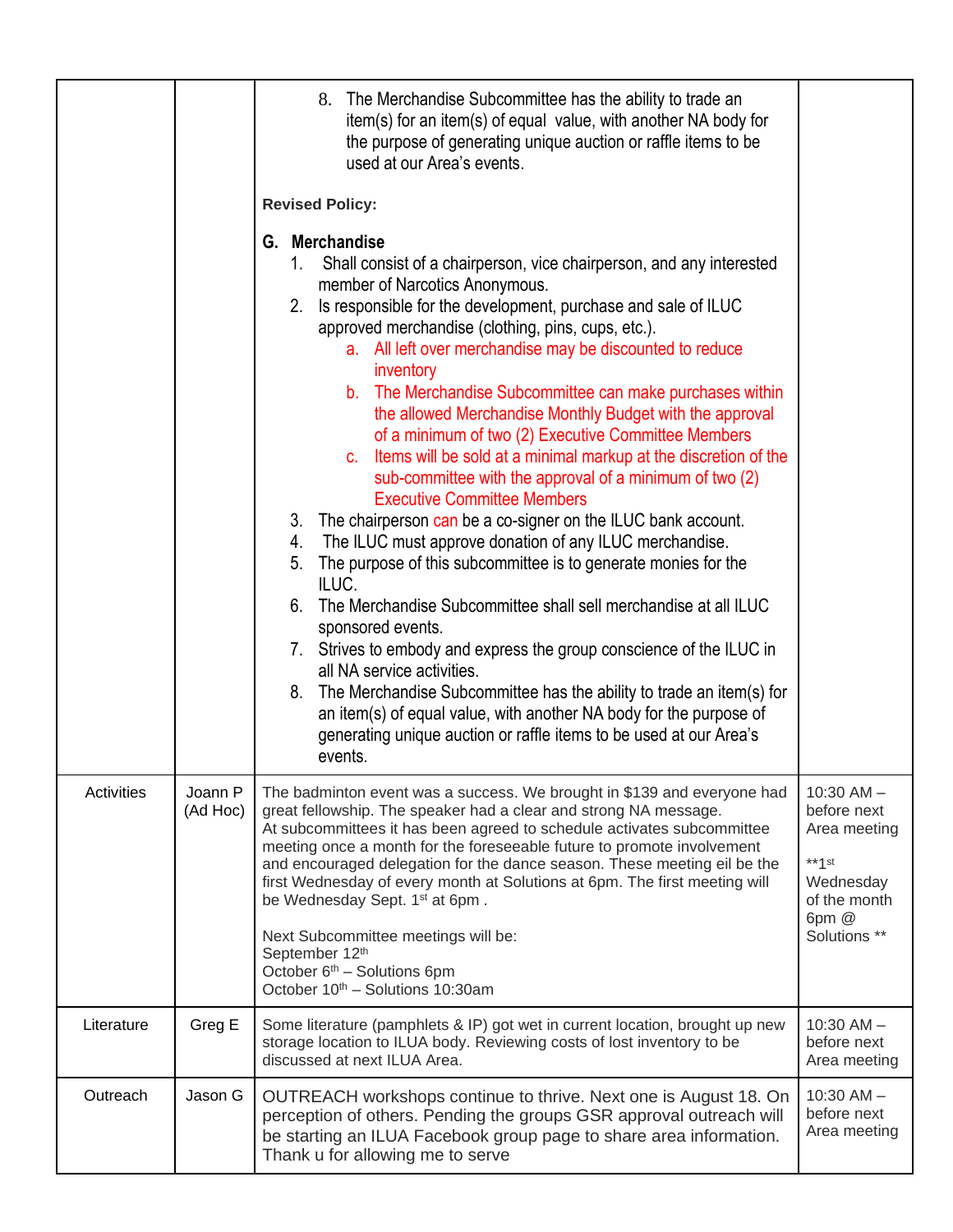| Merchandise | Beth L | August Merchandise Report 2021                                                                                                                                                                                                                                                                                                                                                                                               |                      |
|-------------|--------|------------------------------------------------------------------------------------------------------------------------------------------------------------------------------------------------------------------------------------------------------------------------------------------------------------------------------------------------------------------------------------------------------------------------------|----------------------|
|             |        | Merchandise attended the High Cliff Camp Out and sold a total of \$57 in<br>retail. We did sell some of the new cups bought last month.                                                                                                                                                                                                                                                                                      | Area meeting         |
|             |        | The committee was also available to the Badminton tournament. The total<br>retail sales at the tournament were \$90.                                                                                                                                                                                                                                                                                                         | & October 1st<br>7pm |
|             |        | The total amount being deposited back to Area for the month of August is<br>\$143.75. There is also \$4.25 going back to literature for key tag sales.<br>I am requesting funds back for the 152.8 miles driving to get to these two<br>functions.                                                                                                                                                                           |                      |
|             |        | The Merchandise committee spent \$19.00 on 21 stickers from Recovery<br>Emporium's website. After selling all 21 stickers we would profit \$15.76.<br>There are five different styles with 3 different prices to have a variety for<br>everyone. We are asking if Area would reimburse the chair for payment of<br>the cost of all stickers at \$19. They would become property of merchandise<br>to sell at the 25% markup. |                      |
|             |        | Today, the committee is seeking approval from GSRs for a small purchase<br>of 20 t-shirt done by Creations by Reenie. The total per shirt would cost us<br>\$10.68 and we would be able to sell each for \$14, giving us a profit of<br>\$53.40. Our total bill for the shirts would be \$213.50.                                                                                                                            |                      |
|             |        | Dates for the subcommittee meetings have been changed to the following;                                                                                                                                                                                                                                                                                                                                                      |                      |
|             |        | August 27th 7pm<br>October 1st 7pm                                                                                                                                                                                                                                                                                                                                                                                           |                      |
|             |        | Thank you for allowing me to be of service. Beth L.                                                                                                                                                                                                                                                                                                                                                                          |                      |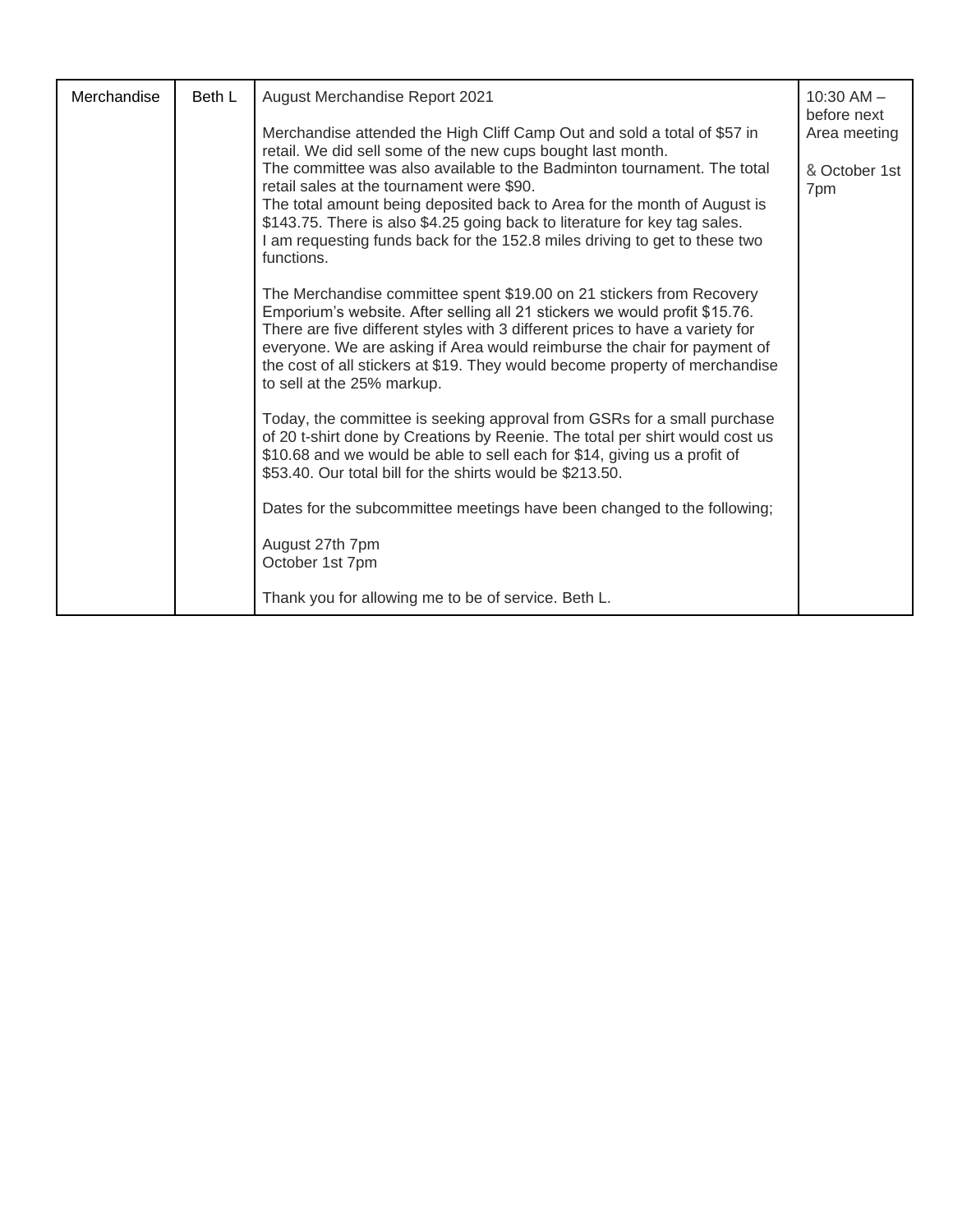| <b>Executive Committee Attendance and Reports</b><br>3. |  |
|---------------------------------------------------------|--|
|---------------------------------------------------------|--|

| <b>POSITION</b>         | <b>NAME</b> | <b>Present/Absent</b> | <b>Date Elected</b> | <b>End Date</b> |
|-------------------------|-------------|-----------------------|---------------------|-----------------|
| Jake S.<br><b>Chair</b> |             | P                     | 6/2021              | 6/2022          |
| <b>Vice Chair</b>       | Jason G.    | Р                     | 6/2021              | 6/2022          |
| <b>RCM</b>              | <b>OPEN</b> |                       |                     |                 |
| <b>RCMA</b>             |             | P                     | AD HOC Jake S.      | ---             |
| Secretary               | Jamison B   | P                     | 2/2021              | 2/2022          |
| <b>Treasurer</b>        | <b>OPEN</b> | AD HOC - Jake S.<br>P |                     | ---             |
| <b>Vice Treasurer</b>   | <b>OPEN</b> |                       |                     |                 |

| <b>Position</b> | <b>Name</b> | <b>Report</b>                                                                                                                                                                                                                                                                                                                                                                                                                                                                                                                                                                                                                                                                                                         |
|-----------------|-------------|-----------------------------------------------------------------------------------------------------------------------------------------------------------------------------------------------------------------------------------------------------------------------------------------------------------------------------------------------------------------------------------------------------------------------------------------------------------------------------------------------------------------------------------------------------------------------------------------------------------------------------------------------------------------------------------------------------------------------|
| Chair           | Jake S.     | Good morning,<br>I continue to look forward to facing the challenges of making sure that not only<br>ASC happens but that we conduct business in a loving and efficient manner. All<br>voices from the fellowship are welcome at area service and it is my goal to make<br>sure that everyone's voice is heard and that the decisions we make as an area<br>service committee are truly based upon group conscience and guided by our<br>collective higher power.<br>At this time it is challenging to try and be in multiple roles and I will do my best to<br>fulfill these multiple roles in terms of balancing taking full responsibility and asking<br>for help to make sure that things are done appropriately. |

| <b>Position</b> | <b>Name</b> | <b>Report</b>                          |
|-----------------|-------------|----------------------------------------|
| Vice            |             | Jason G.   Vice Chair elected 6/6/2021 |
| Chair           |             |                                        |

| <b>Position</b> | <b>Name</b> | <b>Report</b> |
|-----------------|-------------|---------------|
| <b>RCM</b>      | <b>OPEN</b> |               |

| <b>Position</b> | <b>Name</b> | <b>Report</b> |
|-----------------|-------------|---------------|
| <b>RCMA</b>     | <b>OPEN</b> |               |

| <b>Position</b> | <b>Name</b> | <b>Report</b>                                                                         |
|-----------------|-------------|---------------------------------------------------------------------------------------|
|                 |             | Secretary   Jamison B.   Updates to ILUA calendar, created new policy and motion log. |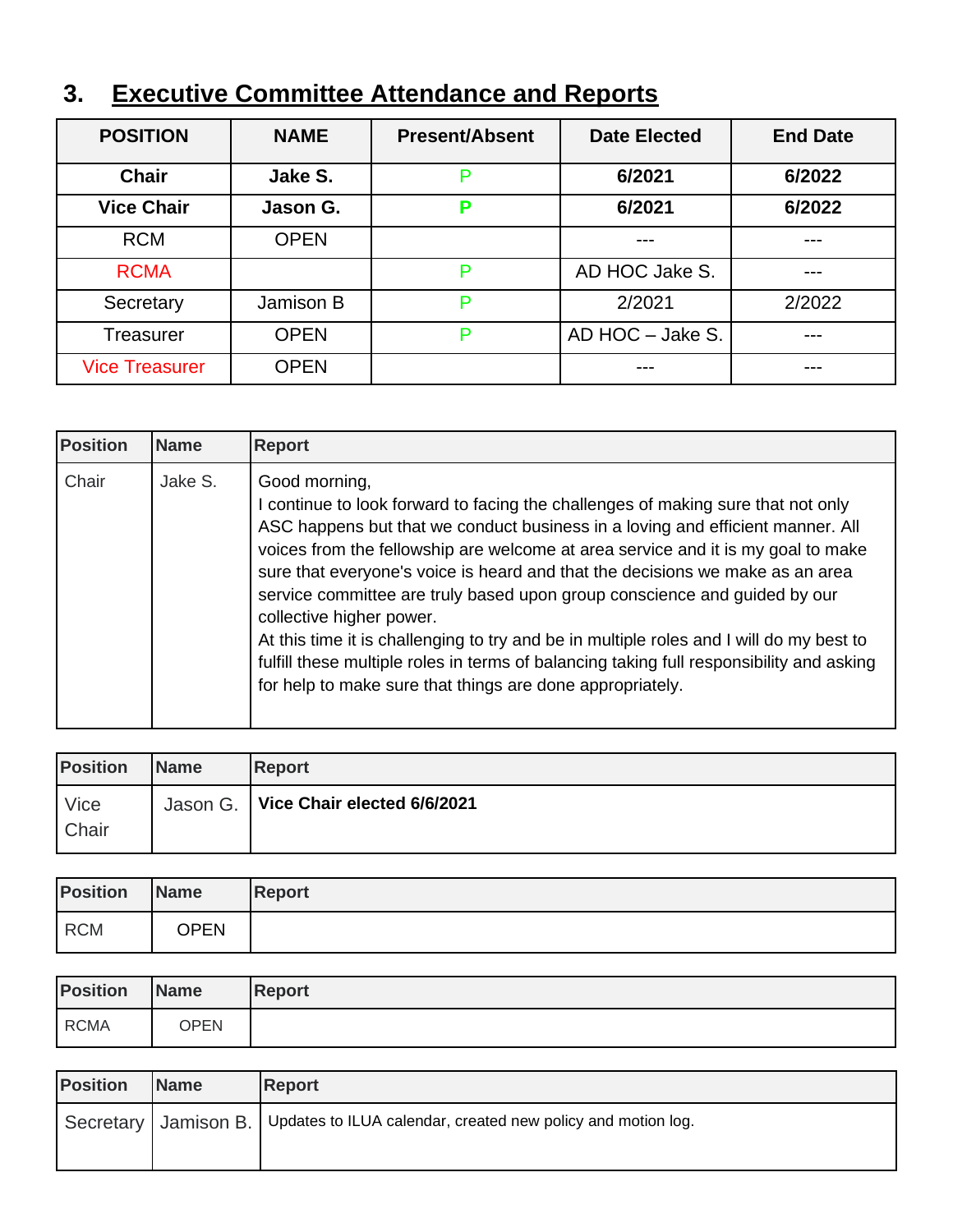### **4. ELECTIONS**

| <b>Position</b>       | <b>Nomination</b> | <b>Nominated by:</b> | <b>Seconded by:</b> | VOTE - Yea / Nay / Abstain |
|-----------------------|-------------------|----------------------|---------------------|----------------------------|
| Chair                 | Jake S.           | Joann                | N/A                 | Elected                    |
| Vice Chair            | Jason G           | Rae                  | <b>Beth</b>         | Elected                    |
| <b>RCM</b>            | <b>OPEN</b>       |                      |                     |                            |
| <b>RCMA</b>           | <b>OPEN</b>       |                      |                     |                            |
| Secretary             | Jamison B.        | Joann P              | John M              | Elected                    |
| <b>Treasurer</b>      | <b>OPEN</b>       |                      |                     |                            |
| <b>Vice Treasurer</b> | <b>OPEN</b>       |                      |                     |                            |

#### **5. OLD BUSINESS -**

Motion to Amend Section 3.02 of ILUA Guidelines on ILUA Donations has been passed.

#### **6. NEW BUSINESS**

| <b>Motion</b>                                                                                                                                                                                                                                                                                                                                                                                | <b>Maker</b>                     | Second | Yea | <b>Nay</b> | Abstain | pass/fail                         |
|----------------------------------------------------------------------------------------------------------------------------------------------------------------------------------------------------------------------------------------------------------------------------------------------------------------------------------------------------------------------------------------------|----------------------------------|--------|-----|------------|---------|-----------------------------------|
| 71121 -01 - To revise Article Three:<br>Operating Functions 3.02 to say "The<br>ILUA shall donate 50% of the excess<br>funds over the working reserve every<br>three (3) months after the funds have<br>been distributed to past and current bills<br>and subcommittees in the amount of<br>50% to Wisconsin Region Service<br>Committee (WRSC) and 50% to the<br>World Service Office (WSO) | <b>ILUA</b><br><b>TREASURER.</b> |        | 11  |            |         | <b>PASS</b>                       |
| 8821-01To amend Article Three<br><b>Operating Functions; Section 3.03U.E</b><br>to Increase or decrease merchandise<br>profits based off the cost of the item and<br>to keep everything affordable to the<br>addict.                                                                                                                                                                         | Merchandise<br>Chair             |        | 12  |            |         | TΟ<br>P&A<br>for<br><b>Review</b> |